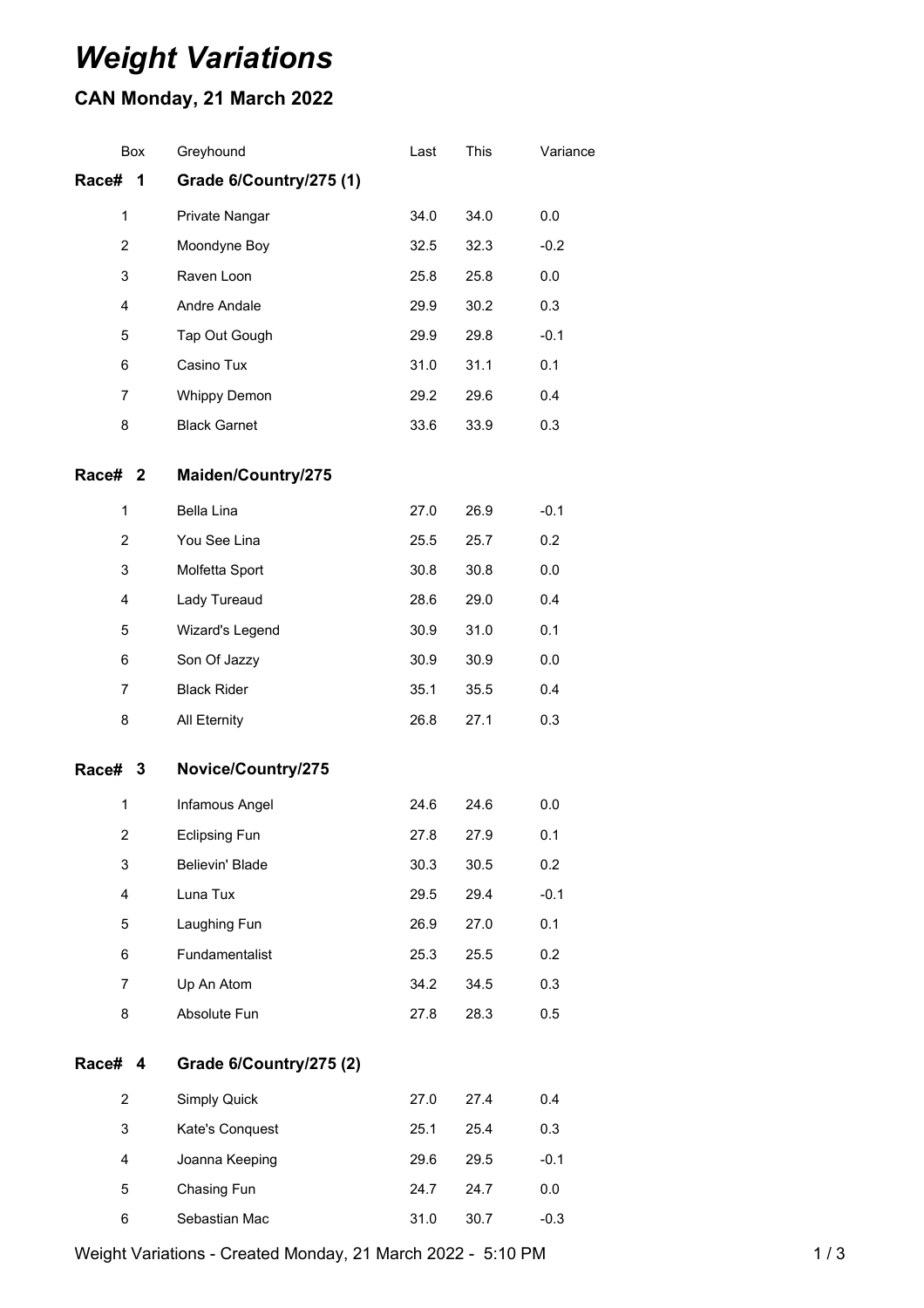## **CAN Monday, 21 March 2022**

|                | Box | Greyhound                        | Last | This | Variance |  |  |
|----------------|-----|----------------------------------|------|------|----------|--|--|
| $\overline{7}$ |     | Clowning Fun                     | 31.2 | 31.7 | 0.5      |  |  |
| 8              |     | <b>Blue Runnings</b>             | 25.3 | 25.2 | $-0.1$   |  |  |
| Race# 5        |     | Novice/Country/520               |      |      |          |  |  |
| 1              |     | Moment To Mamba                  | 29.4 | 29.3 | $-0.1$   |  |  |
| $\overline{c}$ |     | Fabian's Gold                    | 31.2 | 32.2 | 1.0      |  |  |
| 4              |     | Molfetta Sunset                  | 27.3 | 27.0 | $-0.3$   |  |  |
| 5              |     | Moment To Waltz                  | 26.5 | 26.9 | 0.4      |  |  |
| 6              |     | Pops Can Browse                  | 26.1 | 26.1 | 0.0      |  |  |
| $\overline{7}$ |     | Izuku                            | 33.3 | 32.8 | $-0.5$   |  |  |
| 8              |     | Ace Nova                         | 27.0 | 26.7 | $-0.3$   |  |  |
| Race#          | 6   | Mixed 4/5/Country/520            |      |      |          |  |  |
| 1              |     | <b>Finest Moment</b>             | 27.2 | 27.5 | 0.3      |  |  |
| 2              |     | Heidi Rose                       | 27.4 | 27.2 | $-0.2$   |  |  |
| 4              |     | Kapito                           | 32.6 | 32.6 | 0.0      |  |  |
| 5              |     | Western Run                      | 33.2 | 32.9 | $-0.3$   |  |  |
| 6              |     | Kirmizi                          | 34.7 | 33.6 | $-1.1$   |  |  |
| $\overline{7}$ |     | Bazinga Boy                      | 30.7 | 31.0 | 0.3      |  |  |
| 8              |     | Lil Miss Olive                   | 28.1 | 28.1 | 0.0      |  |  |
| Race# 7        |     | Mixed 4/5 (mid Dist)/Country/600 |      |      |          |  |  |
| 1              |     | Poppy Passion                    | 27.5 | 27.6 | 0.1      |  |  |
| 2              |     | <b>Piper Fire</b>                | 28.8 | 28.6 | $-0.2$   |  |  |
| 3              |     | Fired Up Billy                   | 34.8 | 35.3 | 0.5      |  |  |
| 4              |     | Winging It                       | 33.1 | 33.2 | 0.1      |  |  |
| $\overline{7}$ |     | Unsee This                       | 32.3 | 32.4 | 0.1      |  |  |
|                | 9/8 | Cash Back                        | 30.2 | 29.6 | $-0.6$   |  |  |
| Race# 8        |     | Grade 5/Country/380              |      |      |          |  |  |
| 1              |     | Zipping Greta                    | 31.4 | 31.5 | 0.1      |  |  |
| $\overline{2}$ |     | Charos Diamond                   | 25.7 | 25.2 | $-0.5$   |  |  |
| 3              |     | <b>Teleport Tilly</b>            | 27.9 | 28.3 | 0.4      |  |  |
| 4              |     | Maximum Sarah                    | 28.3 | 28.0 | $-0.3$   |  |  |
| 5              |     | West On Orla                     | 29.1 | 29.0 | $-0.1$   |  |  |
| 6              |     | Causeway Girl                    | 26.4 | 27.0 | 0.6      |  |  |
| $\overline{7}$ |     | Too Good Vivian                  | 24.1 | 24.4 | 0.3      |  |  |
| 8              |     | Hello I'M Texas                  | 33.7 | 33.9 | 0.2      |  |  |